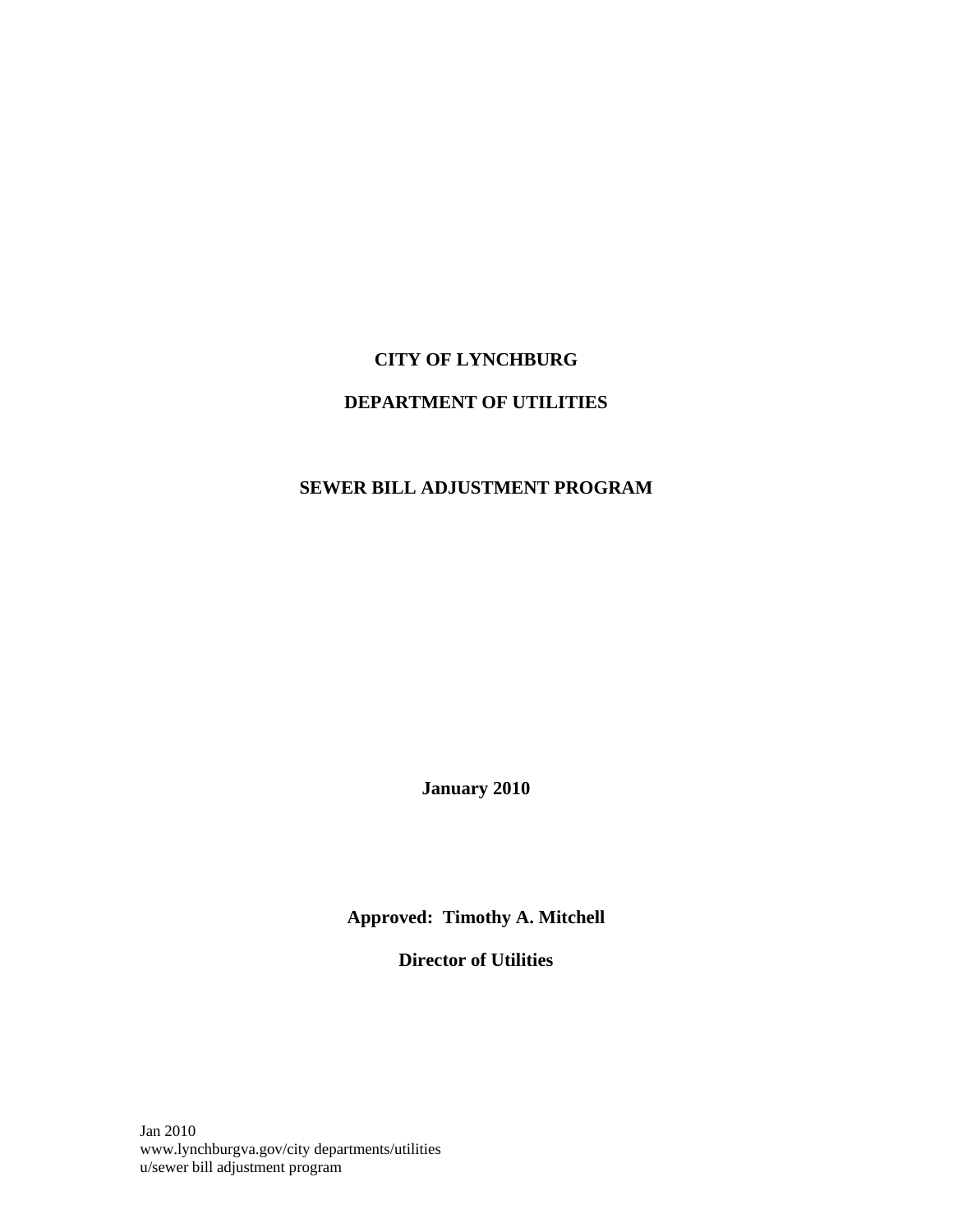# **CONTENTS**

# Section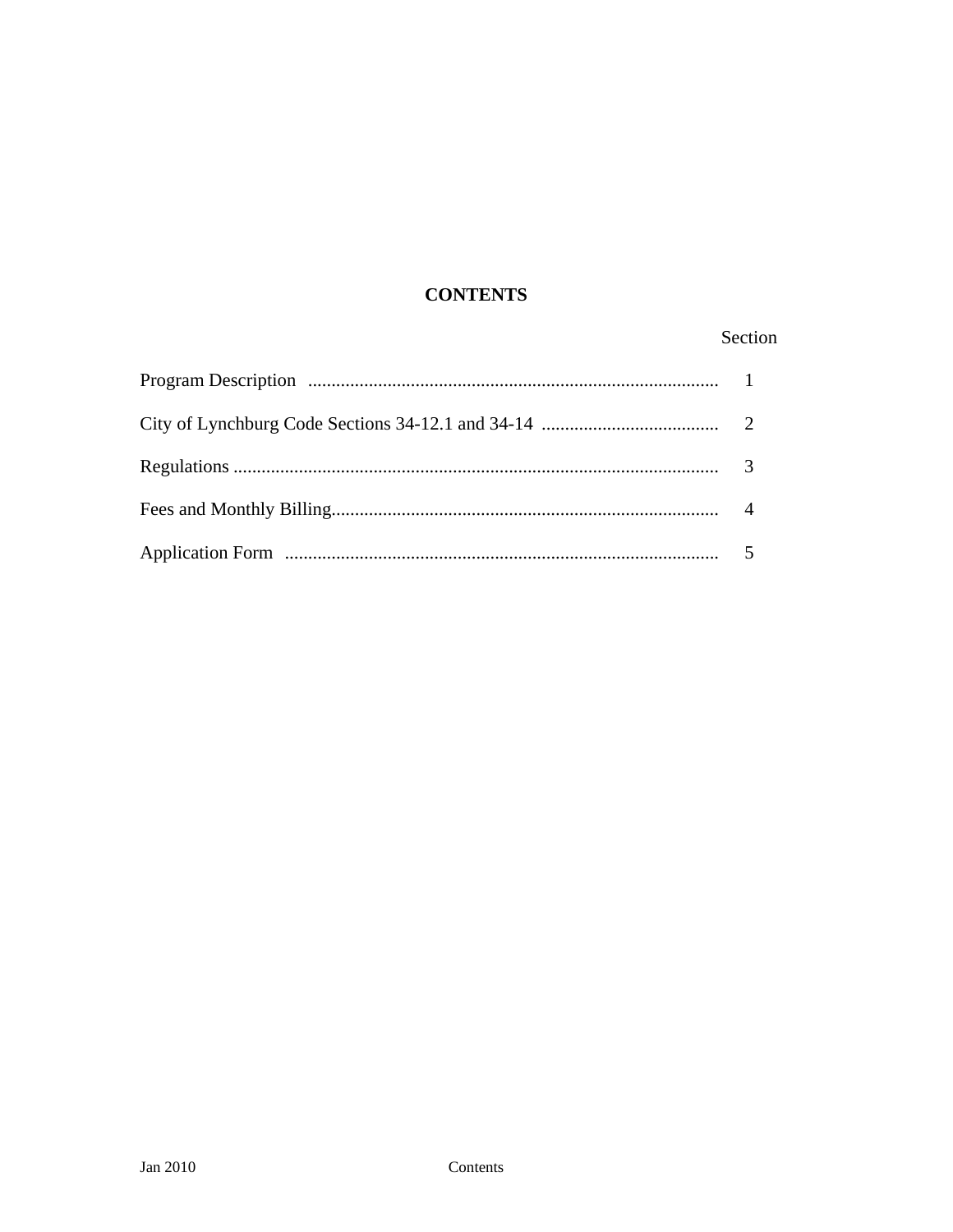# **SECTION 1 – PROGRAM AUTHORITY AND SUMMARY**

Prior to April 1, 2004, the City of Lynchburg Code Section 34-14 enabled industrial and commercial customers to apply for relief from the sewer rate contained in Section 34- 12.1 for water not returned to sewer for treatment. The code was amended and reenacted effective April 1, 2004, to extend eligibility to institutional customers and to owners of previously ineligible equipment that returns little or no water to sewer. Additionally, the code authorizes the establishment of this sewer bill adjustment program.

Customers may apply for relief using the Annual Method – Adjustment by Record Keeping or the Monthly Method – Adjustment by Water-Only Metering.

The Annual Method requires the customer to install an on-site system consisting of piping, metering, backflow prevention, and other appurtenances designed to determine the amount of water not returned to sewer. The customer is required to submit billing records for the past year and records proving the amount of water not returned to sewer for the past year. The Utilities Department reviews these records and computes the rate adjustment. The Billings and Collections Division modifies the customer's account billing program accordingly. The Customer is billed monthly using the adjusted sewer rate for 12 months beginning July of each year.

The Monthly Method requires the customer to install a similar system, except that the Utilities Department installs a City-owned water-only meter at the curb within the right of way. The Utilities Department reads the meter and the customer is billed monthly.

The elements of the program are:

- 1. Section 34-14 of the City of Lynchburg City Code;
- 2. Regulations;
- 3. Fees;
- 4. Application procedures; and
- 5. Administrative procedures and forms for processing applications, performing inspections, record keeping, and internal and customer communications.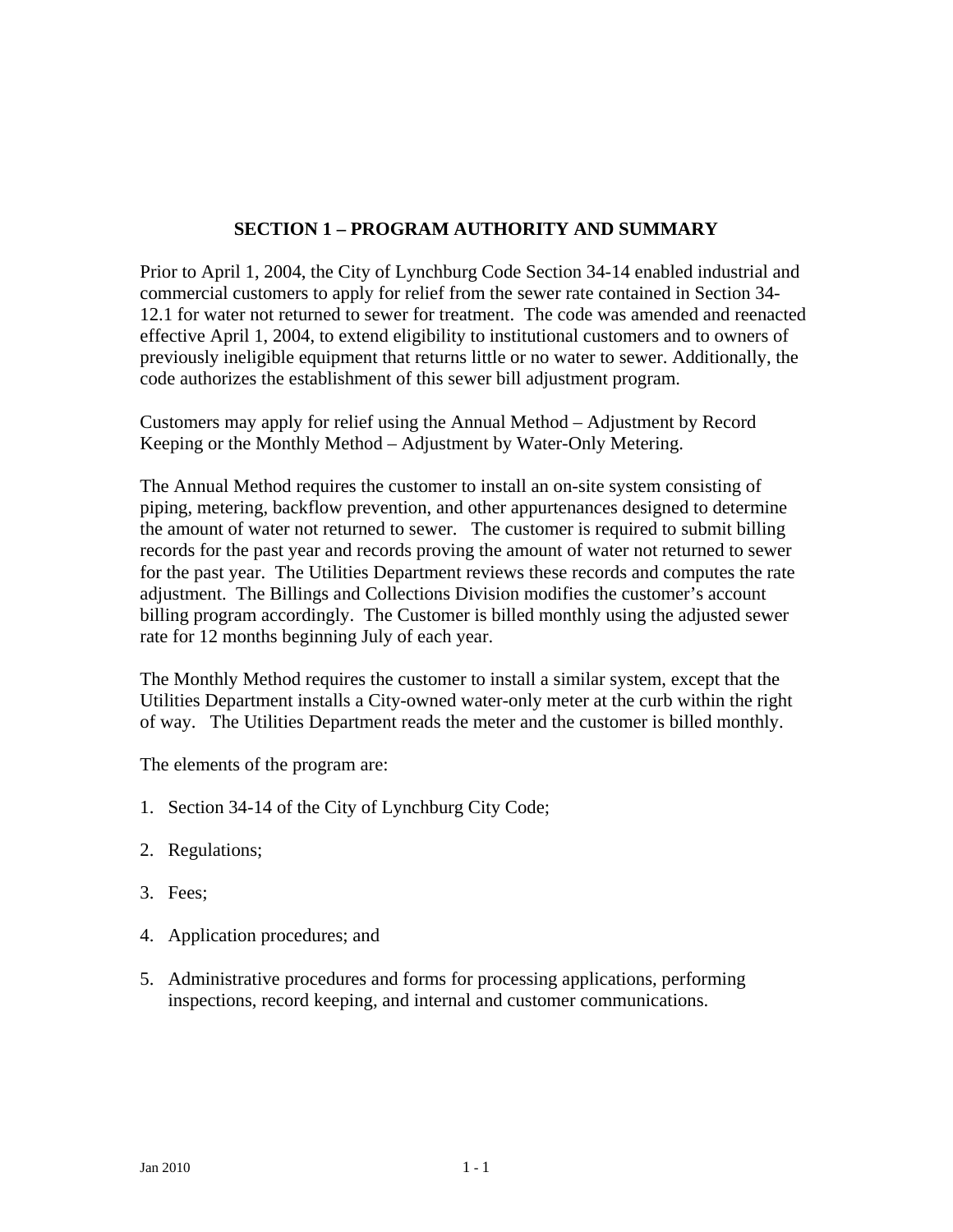# **SECTION 2 – CITY CODE SECTIONS 34-12.1 AND 34-14**

Section 34-12.1. Schedule of sewer rates. (Excerpt)

(a) The monthly sewer rates for all customers within the city shall be  $\beta$  per h.c.f.<sup>1</sup> of water provided, however, the rate of any of any party discharging industrial waste or processed water into the city system pursuant to an individual contract shall be as provided in such contract.

\_\_\_\_\_\_\_\_\_\_\_\_\_\_\_\_\_\_\_\_\_\_\_\_\_\_\_\_\_\_\_\_\_\_\_\_\_\_\_\_\_\_\_\_\_\_\_\_\_\_\_\_\_\_\_\_\_\_\_\_\_\_\_\_\_\_\_\_\_\_\_\_

<sup>1</sup>The current rate per h.c.f (hundred cubic feet) can be found at www.lynchburgva.gov/City Departments/City Council/Manager/Lynchburg City Code/Chapter 34/Section 34-12.1(a).

Sec. 34-14. Adjustments to sewer bill.

- (a) The amount of sewage billed at the rates contained in Section 34-12.1 shall be based on the amount of water consumed for the billing period unless contracts for the treatment of industrial wastes provide for specific terms to the contrary. Industrial, commercial, or institutional customers may apply for relief to provisions of Section 34-12.1 on an annual basis provided that ample documentation is provided by March 1 of each year to the director of utilities, or his/her designee, to show that water consumed is not returned to the collection system to be treated as waste at the waste treatment plant. Alternatively, industrial, commercial, or institutional customers may apply for relief through the installation of city-owned water-only meters for uses that return little or no water to the collection system.
- (b) All sewer bill adjustment systems intended to determine the amount of water not returned to sewer shall be designed, installed, operated, and maintained in accordance with the City of Lynchburg sewer bill adjustment program. Copies of the program shall be filed with the director of utilities, or his/her designee, and shall be made available to any customer who wishes to see them.

Effective April 1, 2004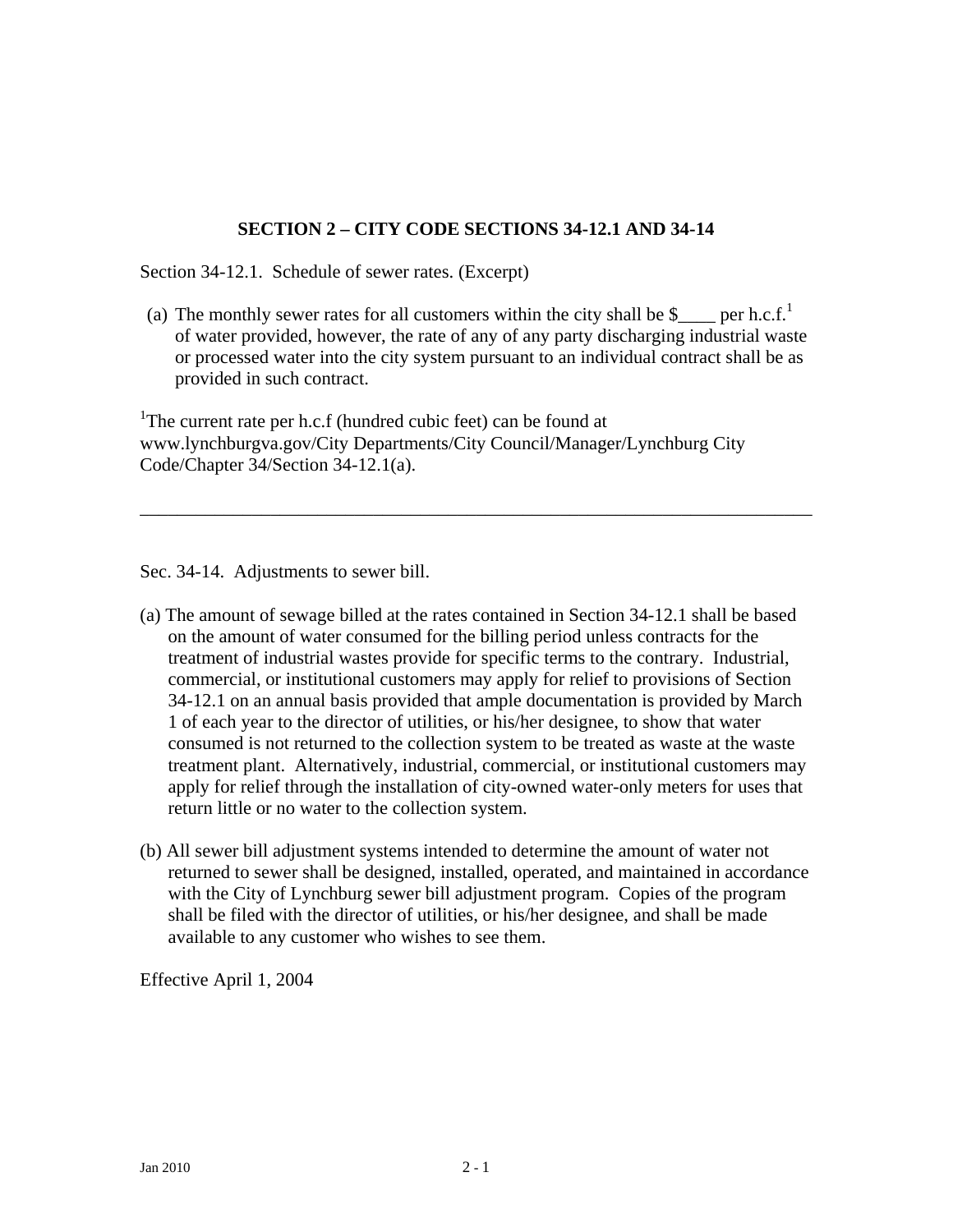# **SECTION 3 – SEWER BILL ADJUSTMENT REGULATIONS**

## **Application for Sewer Bill Adjustment**

- 1. Any industrial, commercial, or institutional Customer seeking to obtain relief to the provisions of City Code Section 34-12.1 shall make application using the Sewer Bill Adjustment Application provided by the City.The Customer may apply for relief using the Annual Method – Adjustment by Record Keeping or the Monthly Method – Adjustment by Water-Only Metering.
- 2. Annual Method Adjustment by Record Keeping: The Customer shall initially submit a Sewer Bill Adjustment Application for approval to construct and operate a Sewer Bill Adjustment System to be located on the Customer's property and consisting of piping, metering, backflow prevention, and other appurtenances designed to determine the amount of water not returned to sewer. The Customer shall construct, own, operate, and maintain the System.

Additionally, the Customer shall submit annually by March 1 of each year an Application for Annual Adjustment. Upon approval by the Utilities Department, the sewer bill will be adjusted for a period of one year beginning the following July.

3. Monthly Method – Adjustment by Water-Only Metering: The Customer shall initially submit a Sewer Bill Adjustment Application for approval to construct and operate a Sewer Bill Adjustment System to be located on the Customer's property and consisting of piping, backflow prevention, and other appurtenances designed to determine the amount of water not returned to sewer. The Customer shall construct, own, operate, and maintain the portion of the System located on the Customer's property.

The Sewer Bill Adjustment Application shall state whether the System is a Partial-Return System that returns a portion of the water consumed to sewer or a Zero-Return System that returns none of the water consumed to sewer. The default and minimum return percentage for a Partial-Return System is 10%; however, the Utilities Department may establish a higher return rate for any specific Partial-Return System.

The Utilities Department, upon approval of the Sewer Bill Adjustment Application, shall establish a special water-only account and install and maintain a City-owned water-only meter at the curb within the City's right of way in accordance with City Code Section 39.27. The Utilities Department shall read the meter and bill the Customer monthly.

4. Monthly Method – Adjustment by Water-Only Metering for Irrigation: A Customer applying for an Irrigation-Only System with a service 1-inch or less in diameter or having a site plan, including an irrigation system, that has previously been approved by the City of Lynchburg Technical Review Committee shall submit a Water Connection Application, including an Irrigation-Only Certification. The Customer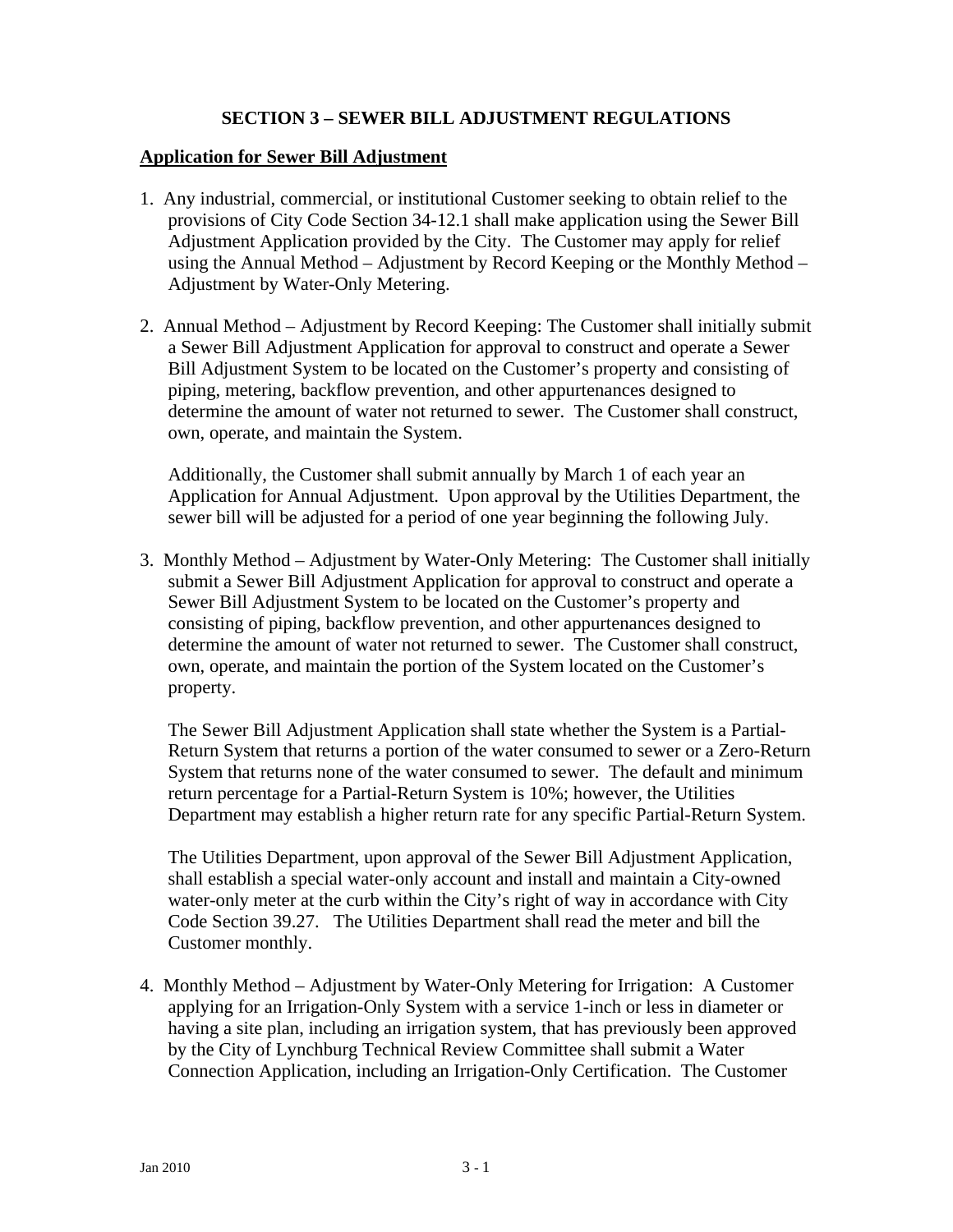shall construct, own, operate, and maintain the portion of the System located on the Customer's property.

The Utilities Department, upon approval of the Application, shall establish a special water-only account and install and maintain a City-owned water-only meter at the curb within the City's right of way in accordance with City Code Section 39.27. The Utilities Department shall read the meter and bill the Customer monthly.

## **Sewer Bill Adjustment Fees and Charges**

- 5. Customers using the Annual Method Adjustment by Record Keeping:
	- (a) Shall remit a fee of \$800 with the Application to Construct and Operate a Sewer Bill Adjustment System.
	- (b) Shall remit a fee of \$600 with the Application for Annual Adjustment.
	- (c) Shall be billed monthly for sewer at a percentage of the sewer rate contained in Section 34-12.1 as determined by the Utilities Department.
- 6. Customers using the Monthly Method Adjustment by Water-Only Metering that return some of the water to sewer (Partial-Return):
	- (a) Shall remit a fee of \$800 plus availability and meter installation fees in accordance with Section 39-27 with the Application to Construct and Operate a Sewer Bill Adjustment System.
	- (b) Shall be billed monthly for sewer at a minimum of 10% of the rate contained in Section 34-12.1 for water returned to sewer, plus an inspection surcharge of \$16.00.
- 7. Customers using the Monthly Method Adjustment by Water-Only Metering that return none of the water consumed to sewer (Zero-Return):
	- (a) Shall remit a fee of \$400 plus availability and meter installation fees in accordance with Section 39-27 with the Application to Construct and Operate a Sewer Bill Adjustment System.
	- (b) Shall be billed monthly for sewer for an inspection surcharge of \$16.00.
- 8. Customers using the Monthly Method Adjustment by Water-Only Metering for Irrigation-Only Systems with One-Inch or Less Service Connection or Site Plan Including Irrigation Previously Approved by the City Technical Review Committee:
	- (a) Shall remit availability and meter installation fees in accordance with Section 39- 27 with the Water Connection Application.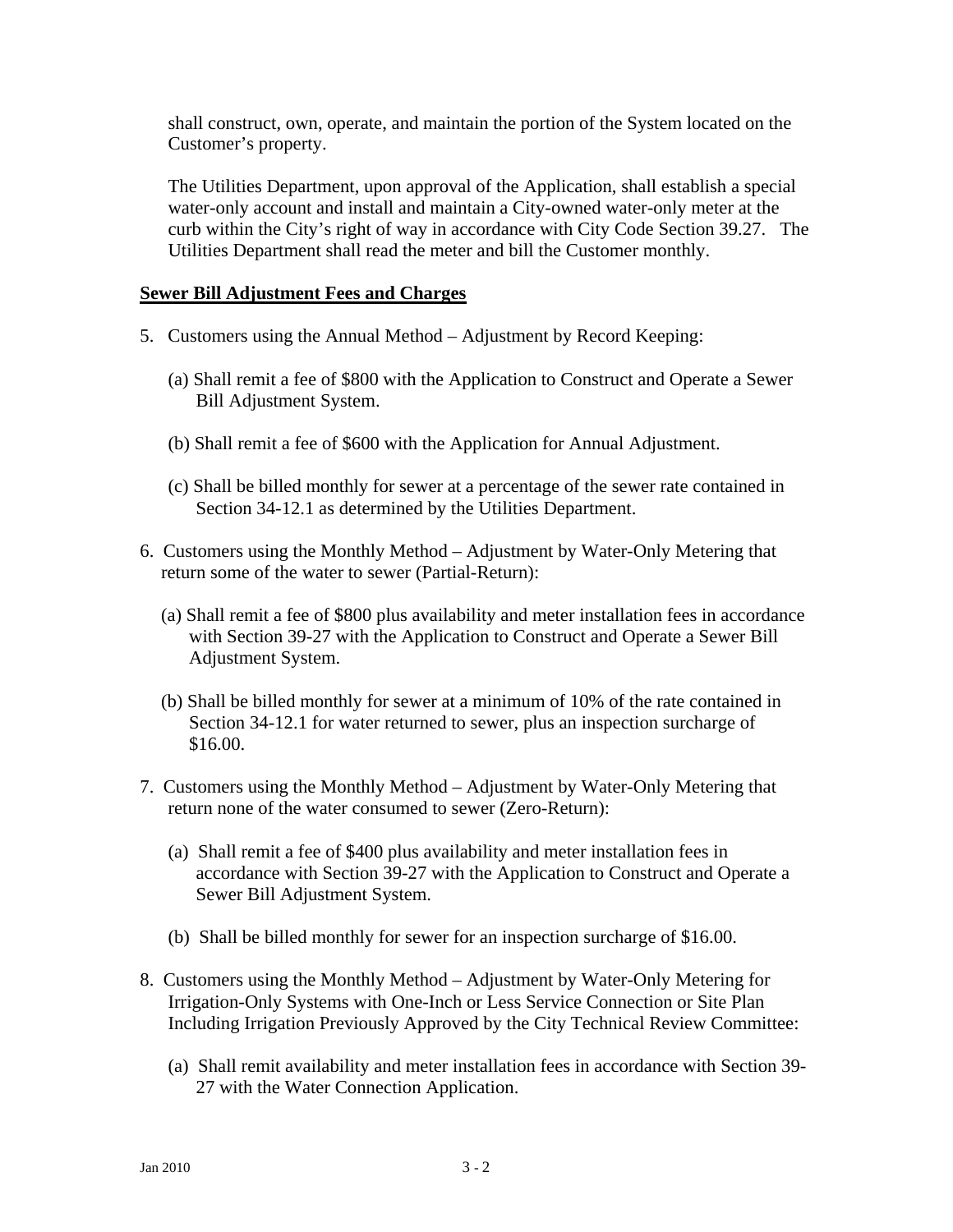(b) Shall be billed monthly for sewer for an inspection surcharge of \$16.00.

## **Annual Method Special Conditions**

- 9. On Site Records:The Customer shall maintain the following records:
	- (a) Copies of all Applications and amendments;
	- (b) Training records;
	- (c) Meter maintenance and calibration records; and
	- (d) Metering data as necessary to demonstrate compliance with the provisions of Section 34-14 and the approved Application. The content and format of such records shall be arranged with the Utilities Department.
	- (e) These records shall be available for inspection by the Utilities Department and shall be current for the most recent five years, if applicable.
- 10. Metering Equipment**:** Metering equipment sizes, brands, and models shall be as approved by the Utilities Department. Meters shall be installed in the horizontal position with the register upright, unless otherwise approved by the Utilities Department.
- 11. Maintenance/Operating Procedures: The Customer shall take the following measures in order to minimize meter malfunction and prevent unauthorized connection to the system:
	- (a) Test and calibrate all meters annually;
	- (b) Maintain an inventory of spare parts;
	- (c) Have available written equipment operating procedures. These procedures shall be based on the manufacturer's recommendations, at a minimum;
	- (d) Train operators in the proper operation of all such equipment and familiarize the operators with the written operating procedures; and
	- (e) Train all operators and maintenance personnel in the location of System piping and the prohibition of unauthorized connections.

## **Monthly Method Special Conditions**

- 12. On Site Records The Customer shall maintain the following records:
	- (a) Copies of all Applications and amendments; and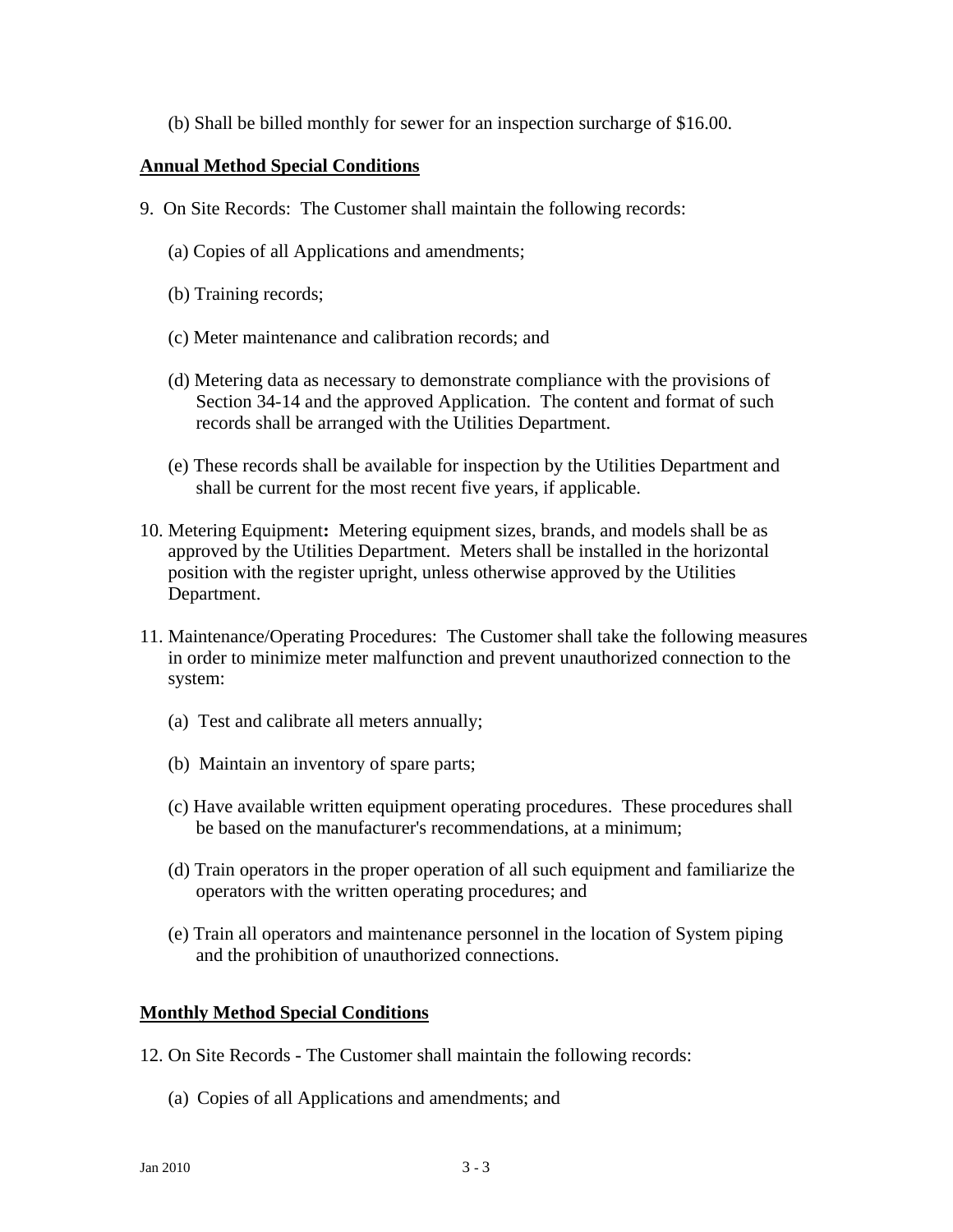- (b) Training records.
- (c) These records shall be available for inspection by the Utilities Department and shall be current for the most recent five years, if applicable.
- 13. Maintenance/Operating Procedures The Customer shall take the following measures in order to prevent unauthorized connection to the system:
	- (a) Train all operators and maintenance personnel in the location of system piping and the prohibition of unauthorized connections.

## **General Conditions**

- 14. Approved Construction: The System shall be constructed and operated as represented in the Application and approved by the Utilities Department. Deviations from the approved construction and operation or failure to properly notify the Utilities Department of changes in the System that alter the effectiveness or accuracy of the System may result in penalties provided by City Code and suspension or revocation of relief to the provisions of Section 34-12.1.
- 15. Existing Systems or Systems Constructed Prior to Approval Existing Systems or Systems constructed prior to approval shall be modified at the Customer's expense to meet the requirements of the Regulations and the Utilities Department.
- 16. Right of Entry The Customer shall allow authorized Utilities Department representatives:
	- (a) To enter upon the Customer's premises on which the System is located or in which any records are kept under the terms and conditions of these Regulations;
	- (b) To have access to and copy at reasonable times any records required to be kept under the terms and conditions of these Regulations;
	- (c) To inspect at reasonable times any system, equipment, or process subject to the terms and conditions of these Regulations; and
	- (d) To sample or test any system, equipment, or process at reasonable times.
	- (e) For purposes of this condition, the time for inspection shall be deemed reasonable during regular business hours or whenever the facility is in operation.
- 17. Notification of System Malfunction The Customer shall notify the Utilities Department by facsimile transmission or telephone of malfunctions of the System that may cause erroneous measurement for more than one day. Such notification shall be made as soon as practicable but not later than four daytime business hours after the malfunction. The Customer shall provide a written statement giving all pertinent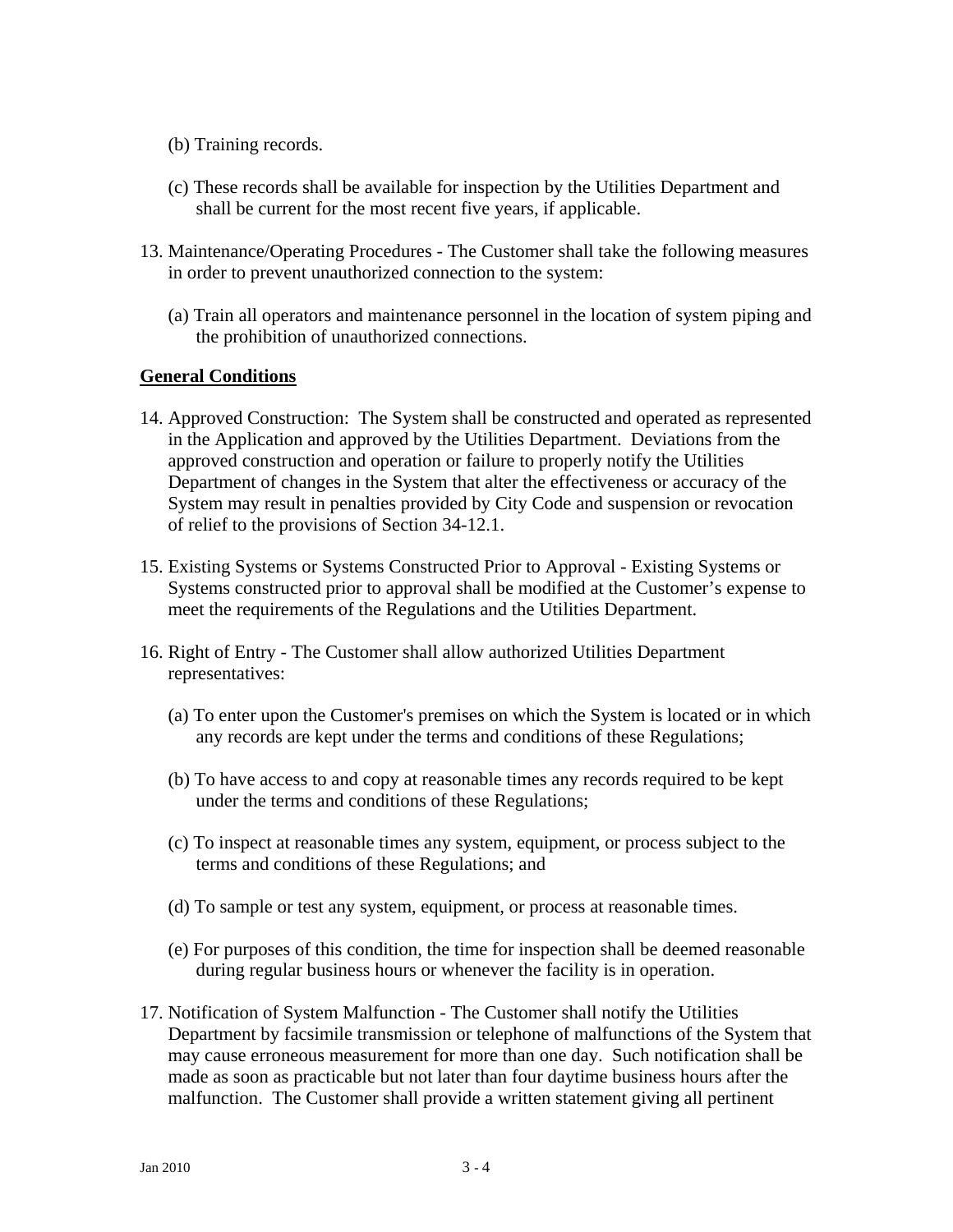facts, including the estimated duration of the breakdown, within 14 days of the occurrence. When the condition causing the failure or malfunction has been corrected and the System is again in operation, the Customer shall notify the Utilities Department in writing.

- 18. Notification of Change The Customer shall notify the Utilities Department of any change in the System as represented in the Application 30 days prior to making the change.
- 19. Unauthorized Connections Any connection to the System other than those listed in the Application is prohibited.
- 20. Backflow Prevention The System shall contain backflow prevention devices as required by City Code Section 39-97 through 39-104.
- 21. Piping System Location and Identification The Customer shall mark the location and maintain accurate drawings of all underground piping on the Customer's property. The Customer shall color code and label all exposed piping with the words "Special Billing – Do Not Connect" such that the piping can be readily identified and traced.
- 22. Penalties/Suspension/Revocation Failure to comply may result in penalties provided by City Code and suspension or revocation of relief from the provisions of Section 34-12.1 if the Customer:
	- (a) Knowingly makes material misstatements in the Application or any amendments to it;
	- (b) Fails to comply with the terms and conditions of the Regulations; or
	- (c) Fails to construct, modify, or operate the System in accordance with the approved Application or any amendments to it.
- 24. Change of Ownership In the case of a transfer of ownership of the property, the new owner shall be bound by the Regulations and the approved Application. The new owner shall notify the Utilities Department of the change in ownership within 30 days of the transfer.
- 25. Deductive Meters Meters located on the Customer's property downstream of the main meter for the purpose of metering water-only uses and deducting those meter readings from the main meter reading on a monthly basis are prohibited.

## END OF REGULATIONS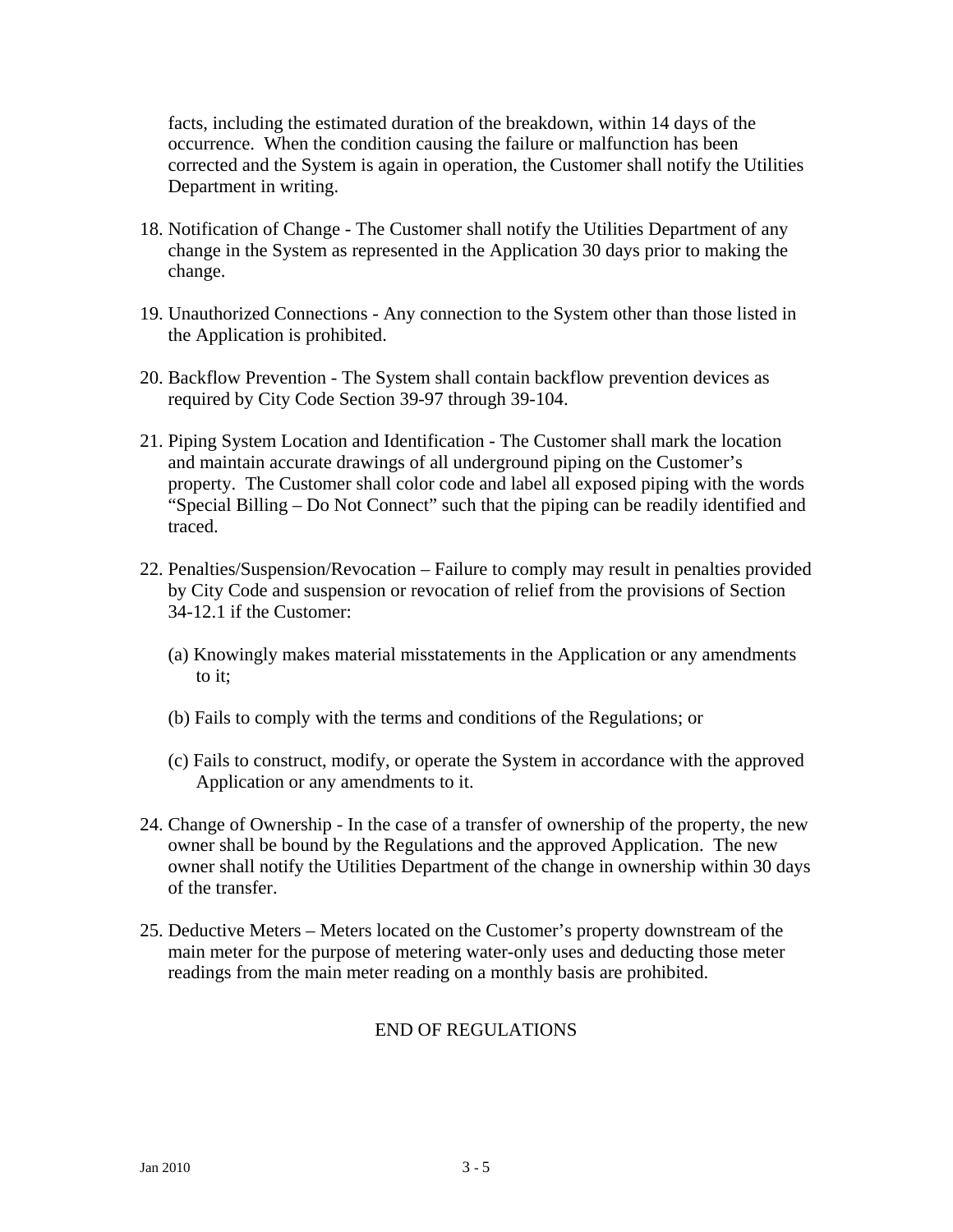# **SECTION 4 - FEES AND MONTHLY BILLING**

# **Application and Inspection Fees**

Fees are established to recover the costs of processing applications, setting up and programming special accounts, and making periodic inspections of the facilities. The fees do not recover the costs of customer service, general administration, appeals, equipment malfunction, and noncompliance.

| <b>Method</b>                                                                                                                                     | <b>Application to</b><br><b>Construct and</b><br><b>Operate or</b><br><b>Significant</b><br><b>Amendment to</b><br><b>Application</b> | <b>Availability and</b><br><b>Connection Fees</b>                                         | <b>Annual or Monthly</b>                         |
|---------------------------------------------------------------------------------------------------------------------------------------------------|---------------------------------------------------------------------------------------------------------------------------------------|-------------------------------------------------------------------------------------------|--------------------------------------------------|
| Annual Method -<br><b>Adjustment By Record</b><br>Keeping                                                                                         | \$800 With<br>Application to<br>Construct and<br>Operate                                                                              | <b>NA</b>                                                                                 | \$600 With Application for<br>Annual Adjustment  |
| Monthly Method -<br>Adjustment by Water-<br>Only Metering -<br>Partial-Return                                                                     | \$800 With<br>Application to<br>Construct and<br>Operate                                                                              | According to Code<br>Section 39-27 With<br><b>Application to Construct</b><br>and Operate | \$16.00 Per Month Sewer<br><b>Bill Surcharge</b> |
| Monthly Method -<br>Adjustment by Water-<br>Only Metering -<br>Zero-Return                                                                        | $$400$ With<br>Application to<br>Construct and<br>Operate                                                                             | According to Code<br>Section 39-27 With<br><b>Application to Construct</b><br>and Operate | \$16.00 Per Month Sewer<br><b>Bill Surcharge</b> |
| Monthly Method -<br>Adjustment by Water-<br>Only Metering -<br>Irrigation-Only<br>Services One-Inch or<br>Less or Prior TRC Site<br>Plan Approval | None                                                                                                                                  | According to Code<br>Section 39-27 With Water<br><b>Connection Application</b>            | \$16.00 Per Month Sewer<br><b>Bill Surcharge</b> |

All fees are nonrefundable and are due as indicated in the above table.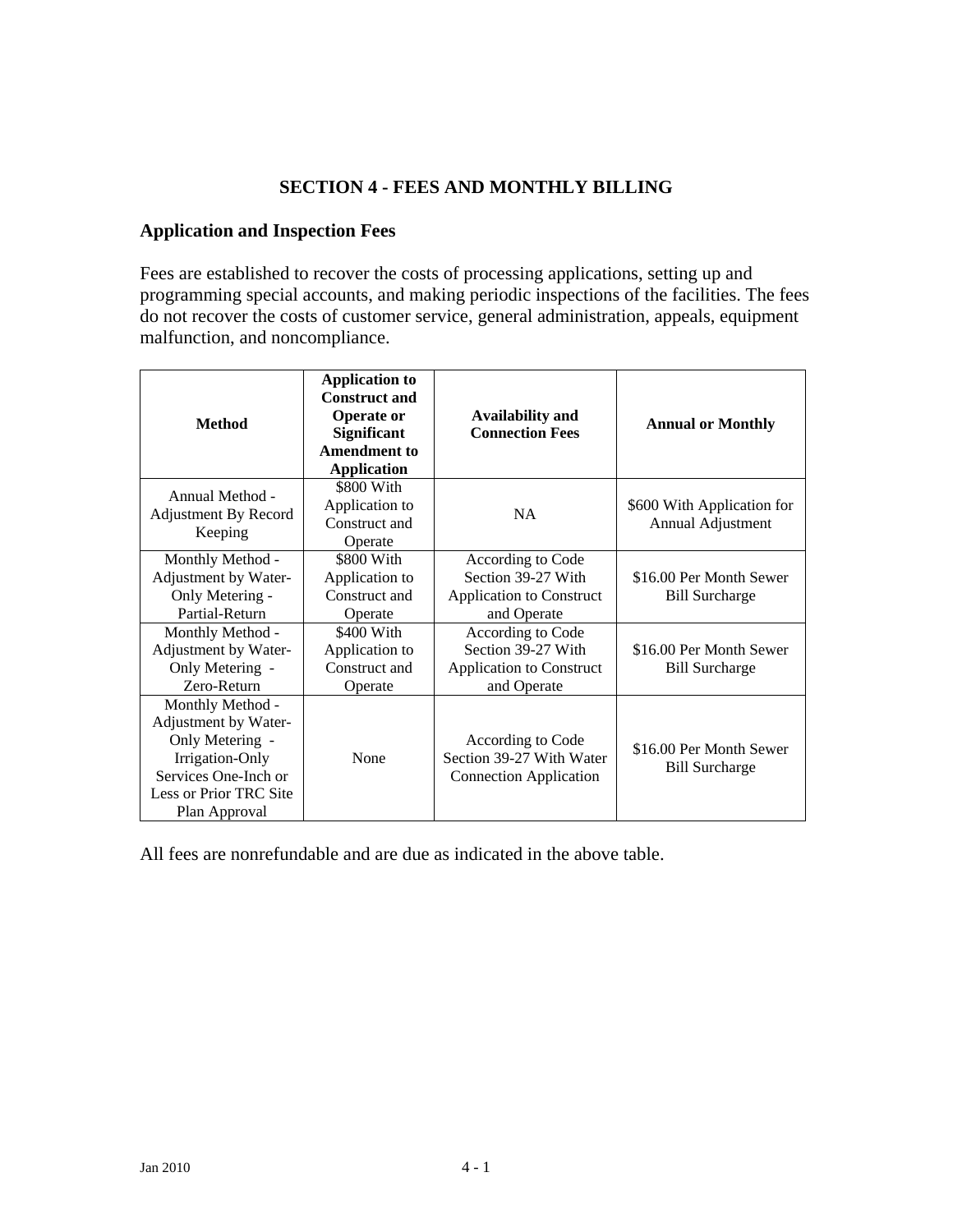# **Monthly Billing**

| <b>Monthly Sewer Bill</b>                                                                                                                        |                                                                                                                                                                                                                                                                                                                                             |  |  |
|--------------------------------------------------------------------------------------------------------------------------------------------------|---------------------------------------------------------------------------------------------------------------------------------------------------------------------------------------------------------------------------------------------------------------------------------------------------------------------------------------------|--|--|
| Method                                                                                                                                           | Computation of Bill                                                                                                                                                                                                                                                                                                                         |  |  |
| Annual Method -<br>Adjustment By Record<br>Keeping                                                                                               | Sewer Bill = Water Consumed X Adjusted Rate<br>Adjusted Rate $=$ ((Water Consumed Annually – Water Not Returned to Sewer<br>Annually) / Water Consumed Annually) X Section 34-12.1 Sewer Rate                                                                                                                                               |  |  |
| Monthly Method -<br>Adjustment by Water-<br>Only Metering -<br>Partial-Return                                                                    | Sewer Bill = Water Consumed X (10% X Section 34-12.1 Sewer Rate) + $$16.00^1$<br>$110\%$ is established as the default percentage for cooling towers and boilers, and<br>the minimum partial-return system surcharge. This percentage may be increased as<br>determined by the Utilities Department for any specific partial-return system. |  |  |
| Monthly Method -<br>Adjustment by Water-<br>Only Metering - Zero-<br>Return                                                                      | Sewer Bill = $$16.00$                                                                                                                                                                                                                                                                                                                       |  |  |
| Monthly Method -<br>Adjustment by Water-<br>Only Metering -<br>Irrigation-Only Service<br>One-Inch or Less or<br>Prior TRC Site Plan<br>Approval | Sewer Bill = $$16.00$                                                                                                                                                                                                                                                                                                                       |  |  |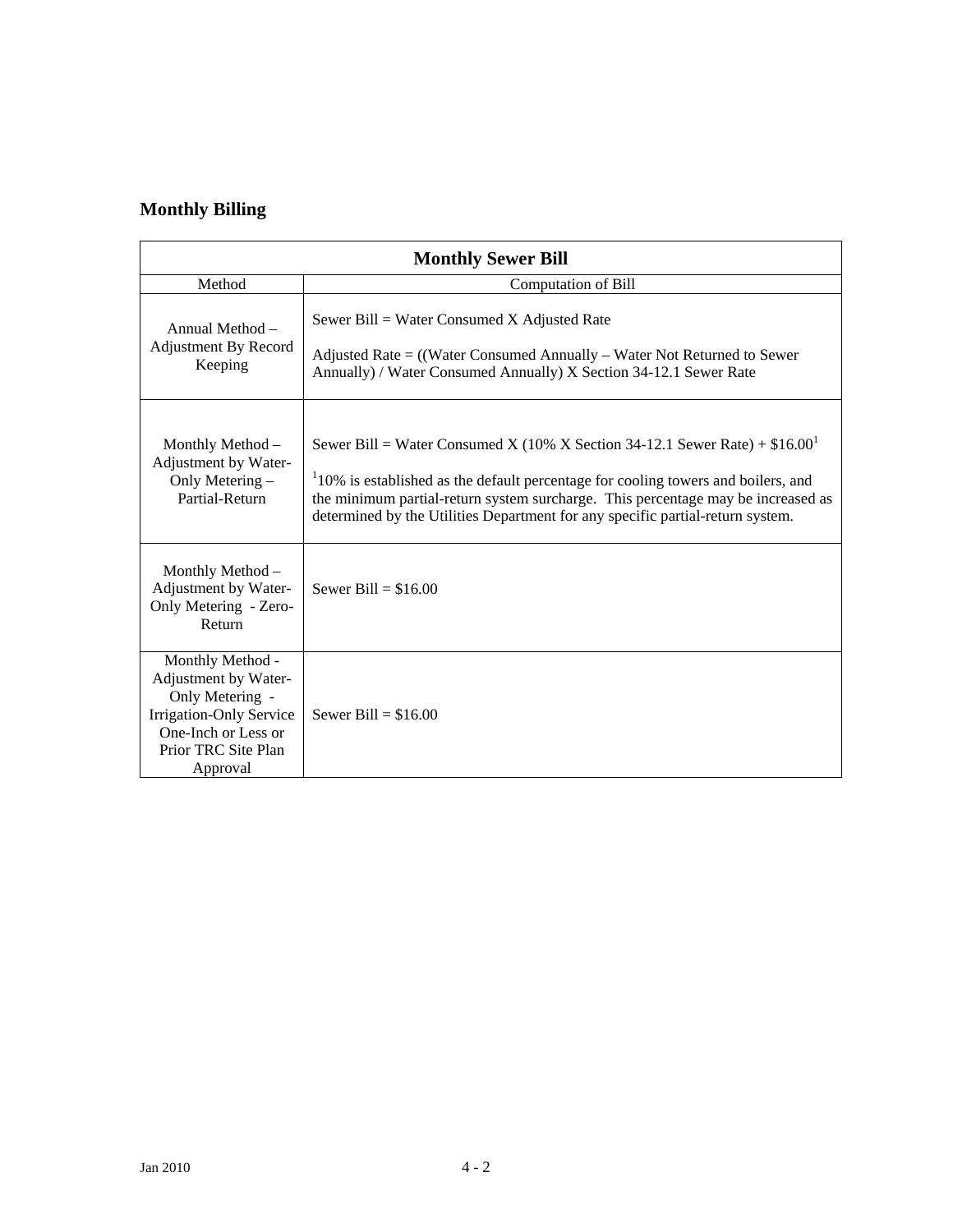# **F-100 SEWER BILL ADJUSTMENT APPLICATION APPLICATION AND INSTRUCTIONS TO APPLICANTS**

| Applicant:                             |  |
|----------------------------------------|--|
| Applicant's Mailing Address: _______   |  |
|                                        |  |
|                                        |  |
| <b>Facility Location if Different:</b> |  |

I certify that I am duly authorized to act on behalf of the applicant for this matter. I have read, understand, and accept the legal authority of the Lynchburg Sewer Bill Adjustment Regulations, and hereby agree to abide by those Regulations.

I certify that this document and all attachments were prepared under my direction and supervision with a system designed to assure that qualified personnel properly gather and evaluate the information submitted. Based on my inquiry of the person or persons who manage the system, or those directly responsible for gathering and evaluating the information, the information submitted is, to the best of my knowledge and belief, true accurate, and complete.

|                                     | Signature:                                                                                                  | Date:  |                  |  |
|-------------------------------------|-------------------------------------------------------------------------------------------------------------|--------|------------------|--|
| Name:                               |                                                                                                             | Phone: |                  |  |
| Title:                              |                                                                                                             | email: |                  |  |
| Reason for Submitting: (Check one.) |                                                                                                             |        |                  |  |
|                                     | Annual Method – Adjustment by Record Keeping<br>Application to Construct and Operate                        |        | (Submit Part 1.) |  |
|                                     | Annual Method – Adjustment by Record Keeping<br>Application for Annual Adjustment                           |        | (Submit Part 2.) |  |
|                                     | Monthly Method – Adjustment by Water-Only Metering<br>Application to Construct and Operate (Partial-Return) |        | (Submit Part 3.) |  |
|                                     | Monthly Method – Adjustment by Water-Only Metering<br>Application to Construct and Operate (Zero-Return)    |        | (Submit Part 3.) |  |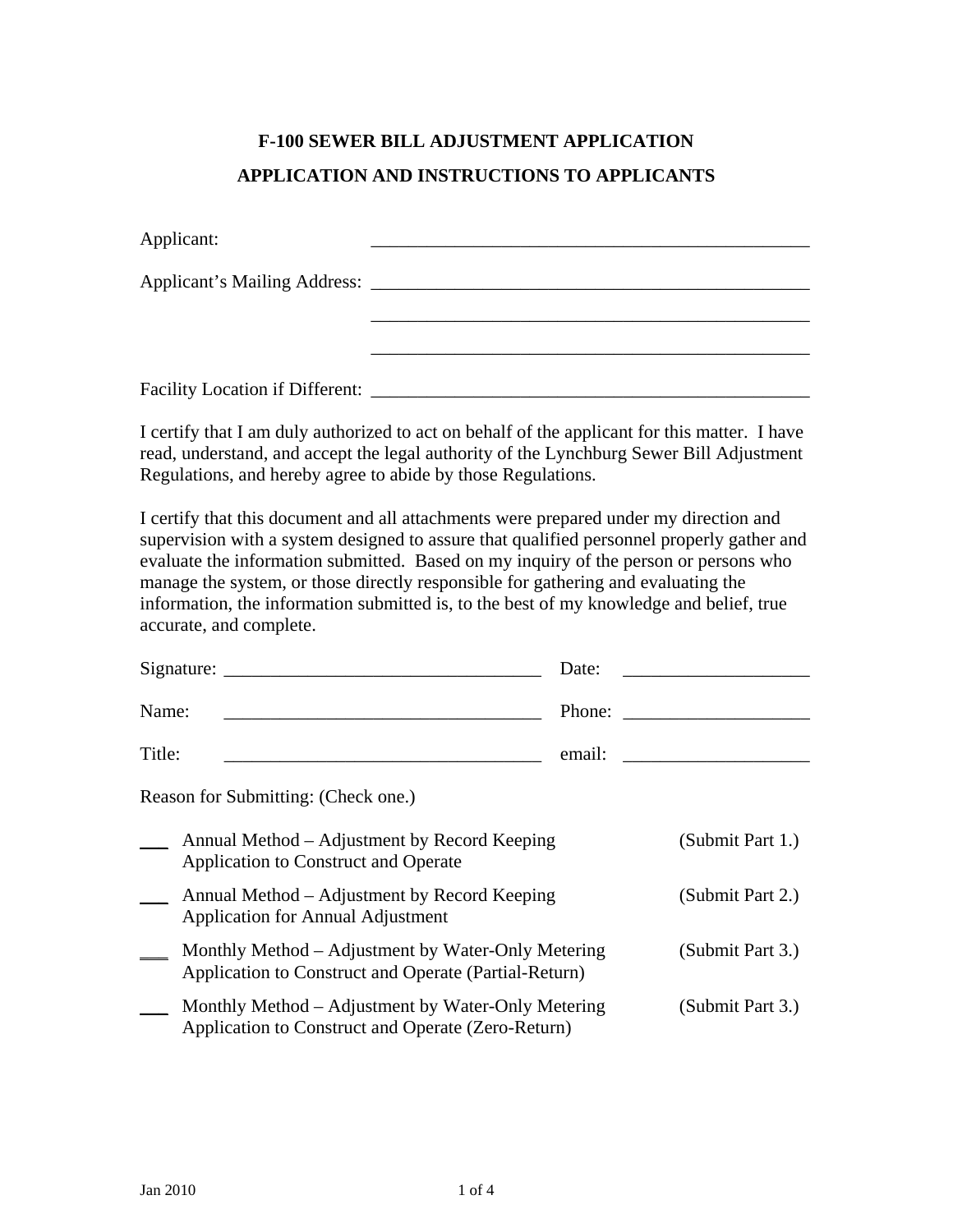# **Part 1 – Application for Approval to Construct and Operate for the Annual Method - Adjustment by Record Keeping**

Submit the following information:

- a. A site drawing showing the location of metering equipment and water using equipment or processes included in the application;
- b. Drawings or captioned or annotated digital photographs of the System piping;
- c. A description and water use characteristics of each piece of equipment or process connected to the System, including a determination of water returned to sewer;

\_\_\_\_\_\_\_\_\_\_\_\_\_\_\_\_\_\_\_\_\_\_\_\_\_\_\_\_\_\_\_\_\_\_\_\_\_\_\_\_\_\_\_\_\_\_\_\_\_\_\_\_\_\_\_\_\_\_\_\_\_\_\_\_\_\_\_\_\_

- d. The size, make, and model of metering equipment; and
- e. A description of backflow prevention equipment.

# **Part 2 - Application for Annual Adjustment for the Annual Method - Adjustment by Record Keeping**

Submit the following information:

- a. An acceptable study of water use signed by a professional engineer; or
- b. flow information from the past year that shows total water billed to the facility and total measured flow returned to the sewer from the facility (master sewer meter); or
- c. flow information from the past year that shows total water billed to the facility from all City-owned meters and metered flow not returned to sewer; and
- d. Flow information accounting for any residual water returned to sewer from any process.
- e. Documentation proving that each meter is accurate and working properly; and
- f. Copies of the monthly water bills from the past year for all City meters serving the facility.

**\_\_\_\_\_\_\_\_\_\_\_\_\_\_\_\_\_\_\_\_\_\_\_\_\_\_\_\_\_\_\_\_\_\_\_\_\_\_\_\_\_\_\_\_\_\_\_\_\_\_\_\_\_\_\_\_\_\_\_\_\_\_\_\_\_\_\_\_\_\_** 

# **Part 3 – Application for Approval to Construct and Operate for the Monthly Method - Adjustment by Water-Only Metering**

Submit the following information:

- a. A site drawing showing the location of underground System piping;
- b. Drawings or captioned or annotated digital photographs of the System piping;
- c. A description and water use characteristics of each piece of equipment or process connected to the System, including a determination of water returned to sewer; and
- d. A description of backflow prevention equipment.

# **Submitting Applications and Fees**

Submit all applications and fees (payable to City of Lynchburg) to William S. Shenk, P.E., Utilities Department - City of Lynchburg, 525 Taylor Street, Lynchburg, VA 24501.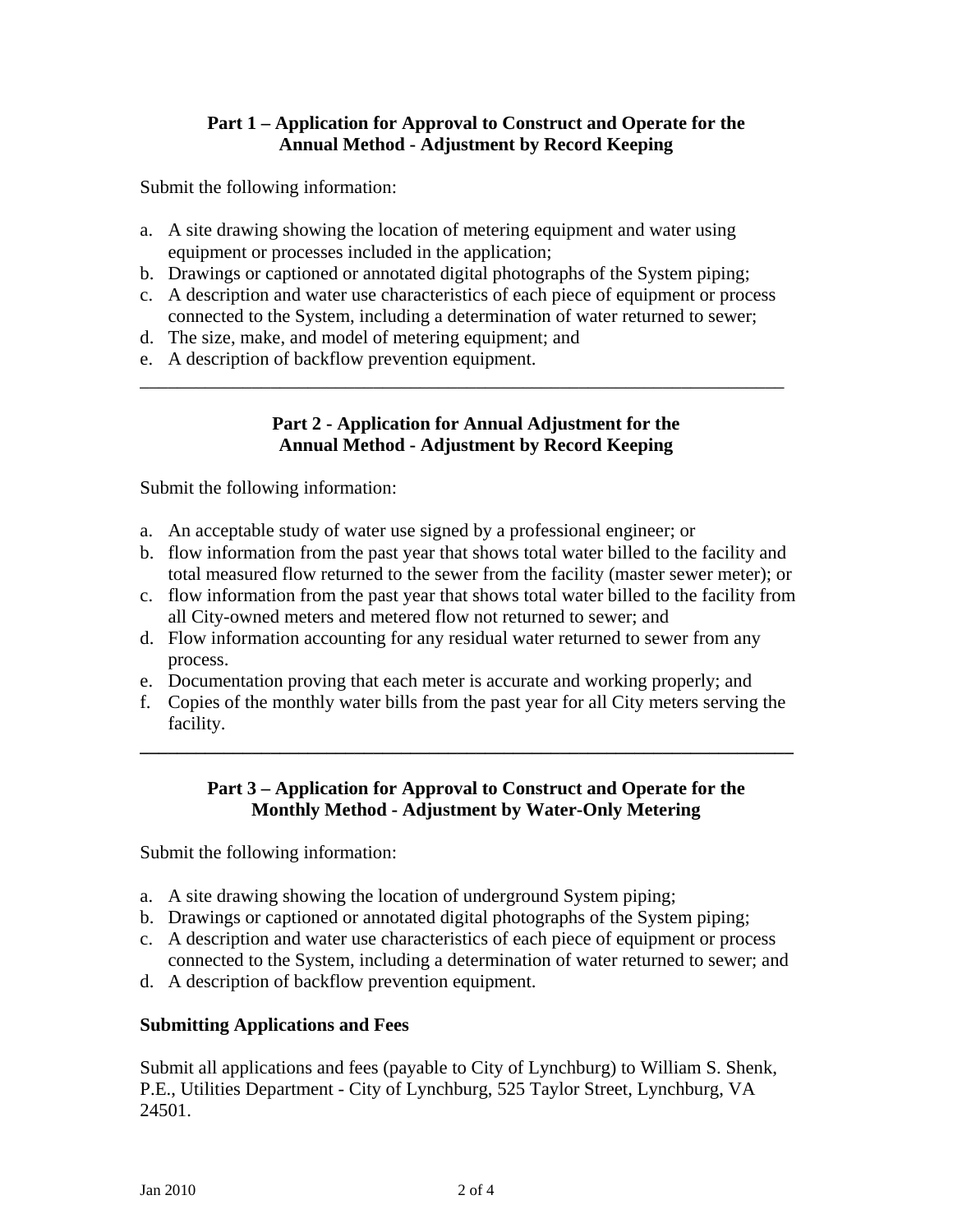#### **Information for Applicants**

The Utilities Department administers City Section 34-14 by annual and monthly methods.

Annual Method – Adjustment by Record Keeping. This method is usually used when the Monthly Method – Adjustment by Water-Only Metering is not feasible or when the customer already operates a system for accurately metering process water or plans to construct such a system. The customer owns, maintains, and reads the meters that are located on the property. The customer is responsible for meter maintenance and calibration, record keeping, and reporting. The customer submits records annually and the sewer bill is adjusted accordingly for a period of one year.

Monthly Method – Adjustment by Water-Only Metering. This method is usually used when it is feasible to install a meter at the curb and extend dedicated piping to the point or points of use. The meter is installed, owned, maintained, and read by the City. The City establishes a special water-only account and bills monthly. The Customer installs, owns, and maintains the on-site System.

Applicants may choose the Annual Method or the Monthly Method. Contact the Utilities Department at 455-4250 for assistance in preparing the application.

#### **Instruction to Applicants**

Annual Method –Adjustment by Record Keeping

- 1. Before beginning construction, apply for approval to Construct and Operate a Sewer Bill Adjustment System by submitting Application Part 1. Refer to the Fee Schedule and remit the appropriate fee with the Application.
- 2. The Utilities Department will review your Application Part 1 and upon approval issue a Letter of Approval to Construct and Operate the System. You will be responsible for constructing and operating the System on the property as represented in the Application and as required by the Regulations.
- 3. By March 1 of each year, apply for an Annual Adjustment by submitting Application Part 2. Refer to the Fee Schedule and remit the appropriate fee with the Application.

The Utilities Department will review your Application Part 2 and upon approval issue an Annual Adjustment Notification Letter. Your Adjusted Sewer Rate is computed as follows: Adjusted Sewer Rate = ((Water Consumed Annually – Water Not Returned to Sewer Annually) / Water Consumed Annually) X Code Section 34.12.1 Sewer Rate.

4. The Billings and Collections Division will modify the account automated billing program accordingly, and you will be billed monthly for sewer at the Adjusted Sewer Rate for a period of 12 months beginning the following July.